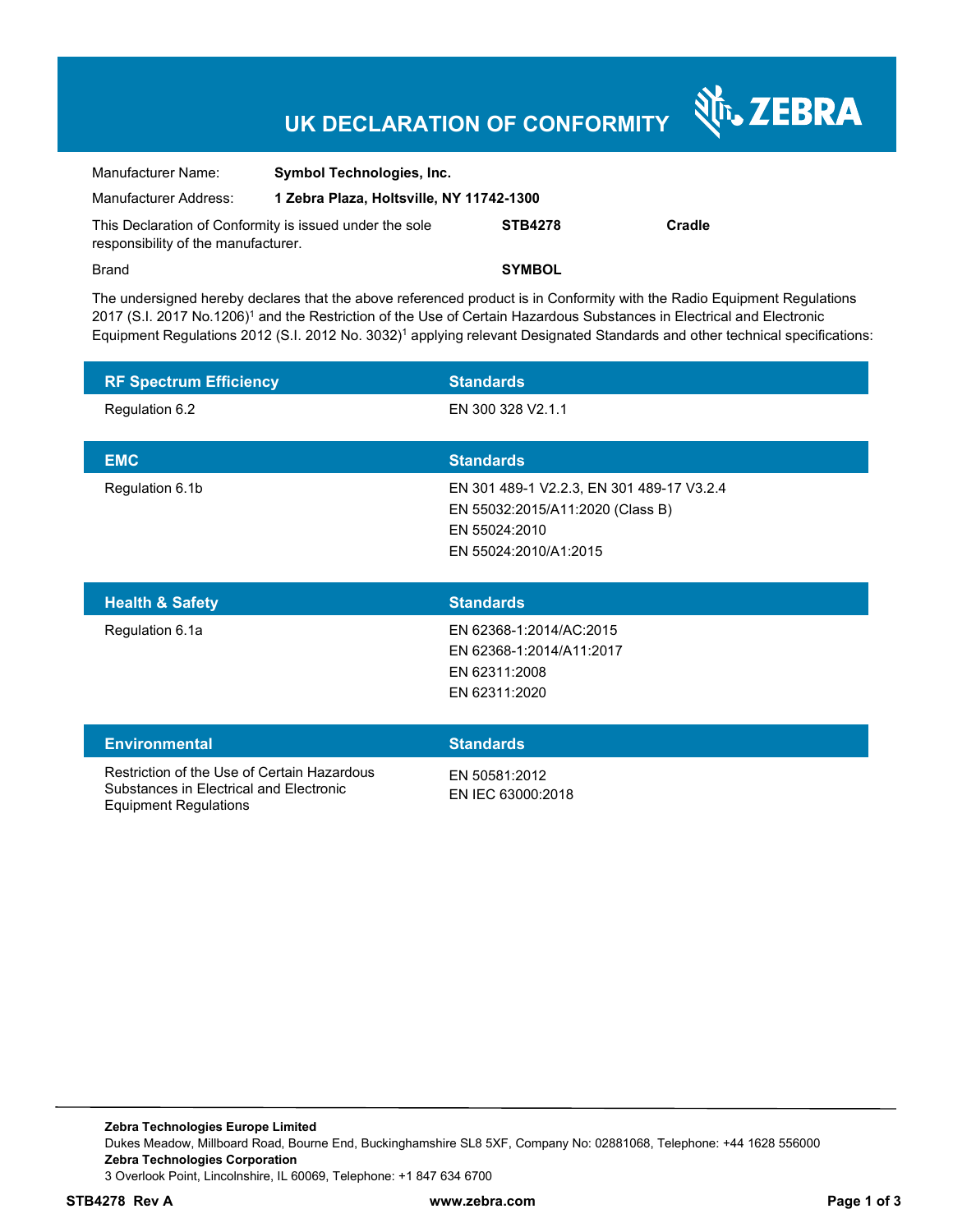### **UK DECLARATION OF CONFORMITY**



With regard to the Radio Equipment Regulations 2017 (S.I. 2017 No.1206)<sup>1</sup>, the conformity assessment procedure referred to in regulation 41(4)(a) and detailed in Schedule 2 has been followed.

 $^{\rm 1}$  As amended by applicable EU withdrawal legislation implemented at the time of issuing this declaration

**Signed on behalf of Symbol Technologies Inc. (wholly owned subsidiary of Zebra Technologies Corp.)**

*(Signature of authorized person)* Marco Belli Rev: A Annual Rev: A Annual Rev: A Annual Rev: A Annual Rev: A Annual Rev: A Annual Rev: A Annual Rev Sr. Manager, Regulatory **Date: 26 August 2021** Controller Manager, Regulatory **Date: 26 August 2021** Place: Bourne End, UK

**Zebra Technologies Europe Limited**  Dukes Meadow, Millboard Road, Bourne End, Buckinghamshire SL8 5XF, Company No: 02881068, Telephone: +44 1628 556000 **Zebra Technologies Corporation**  3 Overlook Point, Lincolnshire, IL 60069, Telephone: +1 847 634 6700